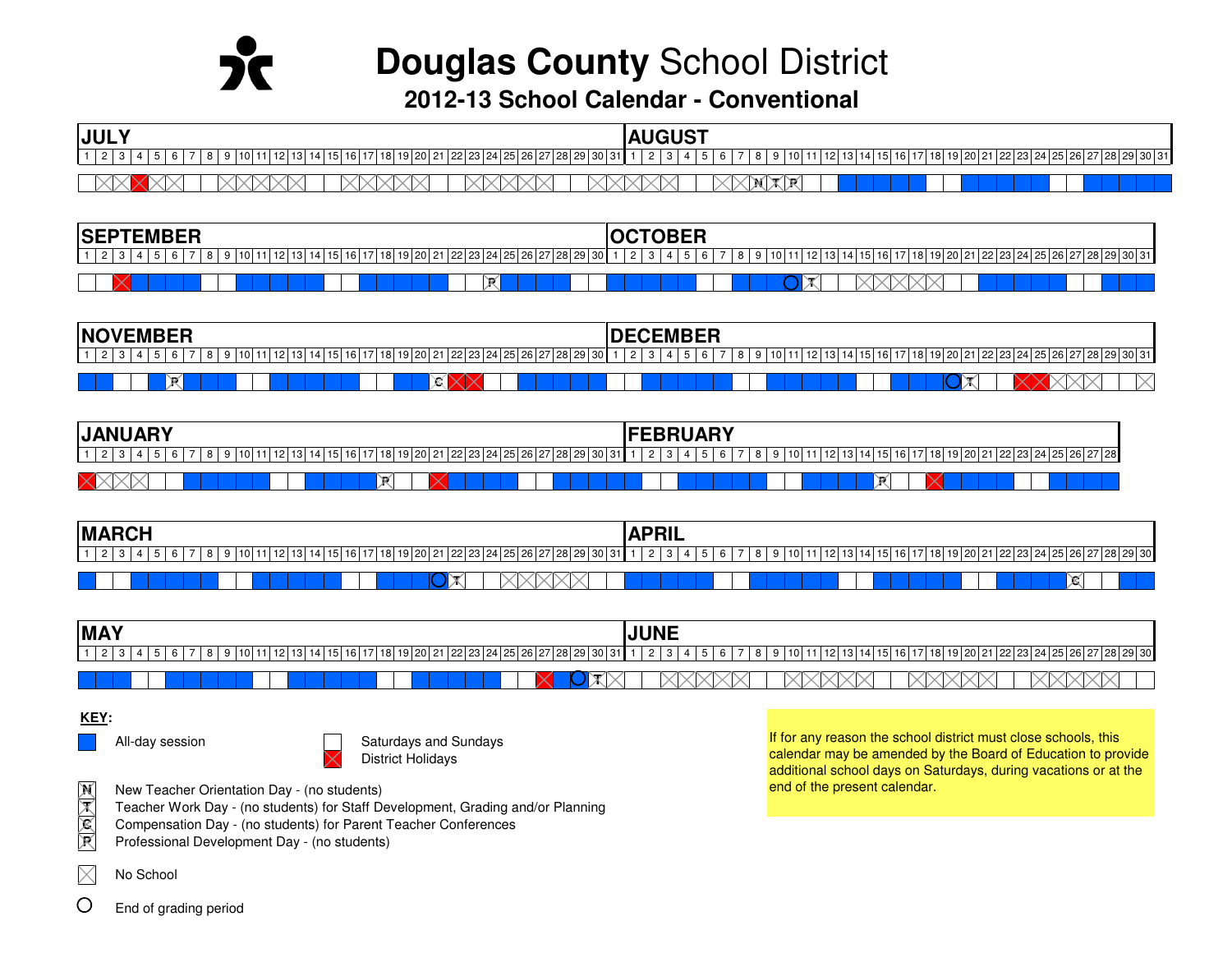# **Douglas County** School District

**2012-13 School Calendar - Modified**

| <b>JULY</b>                                                                   | <b>AUGUST</b>                                |
|-------------------------------------------------------------------------------|----------------------------------------------|
| 30<br>l 18<br>ז הח<br>$\sim$<br>$\overline{ }$<br>10<br>JI 20 I ZI L<br>-28 Z | $22$ 23 24<br> 30 3<br>15<br>b<br>∠ວ<br>20Z' |
| $\sim$<br>$\sim$                                                              | _____<br>я<br>M.                             |

| <b>SEP</b><br><b>TEMBER</b>                                                                               | T<br>м                                                                                                                    |
|-----------------------------------------------------------------------------------------------------------|---------------------------------------------------------------------------------------------------------------------------|
| $12$ 13<br>$\rightarrow$<br>19 20 21<br>7 18<br>i   22   23   24   25   26   27   28   29   30  <br>15116 | 10 <sup>1</sup><br>' 19   20   21   22   23   24   25   26   27   28   29   30   31  <br>  18<br>14 I<br>6<br>ೆರ<br>-15 1 |
| $\times$                                                                                                  |                                                                                                                           |

| ------<br>INO'<br>EMBEH                                      | <u>'Armorn</u><br>-MK.<br>IVCVCMDCN              |
|--------------------------------------------------------------|--------------------------------------------------|
| 71281291301<br>1 ( ) I<br>l 12 I<br>22 23 24 25 26 27<br>د ۱ | 191'<br>. 28 29 30 31<br>LZO 1<br>23124125126127 |
| Ж<br>Ж                                                       |                                                  |

| <b>ANUARY</b><br>IUAN                                      | .<br>Eddii a dv<br>'rebruar)                                  |
|------------------------------------------------------------|---------------------------------------------------------------|
| 10 I 20<br>$\sim$<br>30<br>$\overline{2}$<br>- 0<br>ہے ہے۔ | 7 28<br>125126127<br>120121<br>ンン<br>10<br>122 23 24 I<br>10. |
| ₩                                                          | r                                                             |

| <b>MARCH</b>                                      | <b>ADRI</b><br>nıl<br>$\sqrt{ }$    |
|---------------------------------------------------|-------------------------------------|
| 10120121<br>.7 28 2<br>1011<br>18<br>22.23<br>161 | 128 29 30<br>22 23 24 25 26 27<br>. |
|                                                   | ≫<br>- 202                          |

| <b>MAY</b>                                                                    | UIVL                                                                                           |
|-------------------------------------------------------------------------------|------------------------------------------------------------------------------------------------|
| l 1<br>ี 16 เ<br>23124125126127<br>15 I<br>-20121<br>28 L<br>ツロー<br>.<br>-300 | $26 \overline{27}$<br>  22   23   24   25 .<br>29 30<br><b>15</b><br>クユー<br>In<br>- 0<br>ا ت ا |
|                                                                               | $\sim$<br>$\rightarrow$                                                                        |

#### **KEY:**

**N**

**T**

**C**

**P**

 $\bigcirc$ 





All-day Session Saturdays and Sundays District Holidays

- New Teacher Orientation Day (no students)
- Teacher Work Day (no students) for Staff Development, Grading and/or Planning
- Compensation Day (no students) for Parent Teacher Conferences
- Professional Development Day (no students)

If for any reason the school district must close schools, this calendar may be amended by the Board of Education to provide additional school days on Saturdays, during vacations or at the end of the present calendar.

- $\times$ No School
	- End of grading period